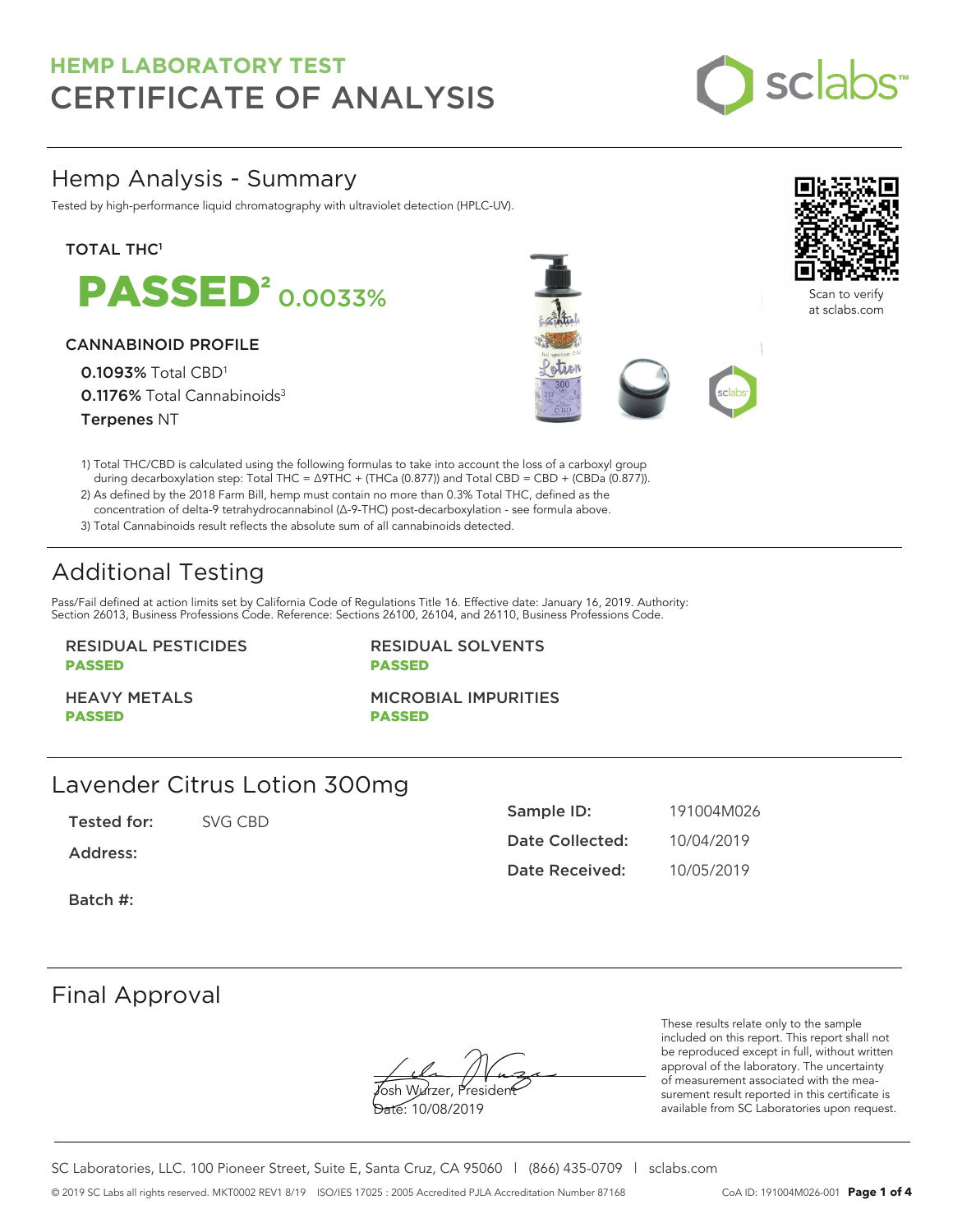

| Sample Name:     | Lavender Citrus Lotion 300mg |
|------------------|------------------------------|
| LIMS Sample ID:  | 191004M026                   |
| Batch #:         |                              |
| Sample Metrc ID: |                              |
| Sample Type:     | Infused, Topical             |
| Batch Count:     |                              |
| Sample Count:    |                              |
| Unit Mass:       | 240 Grams per Unit           |
| Serving Mass:    |                              |
| Density:         |                              |

#### **Moisture Test Results**

Moisture

**Results (%)**

#### **Cannabinoid Test Results 10/07/2019**

Cannabinoid analysis utilizing High Performance Liquid Chromatography (HPLC, QSP 5-4-4-4)

|                                                | mg/g                      | %         | $LOD / LOQ$ mg/g |
|------------------------------------------------|---------------------------|-----------|------------------|
| Δ9THC                                          | 0.033                     | 0.0033    | 0.0009 / 0.003   |
| $\triangle$ 8THC                               | <b>ND</b>                 | <b>ND</b> | 0.0009 / 0.003   |
| <b>THCa</b>                                    | <b>ND</b>                 | ND.       | 0.0009 / 0.003   |
| <b>THCV</b>                                    | <b>ND</b>                 | ND.       | 0.0004 / 0.001   |
| <b>THCVa</b>                                   | <b>ND</b>                 | <b>ND</b> | 0.0013 / 0.004   |
| <b>CBD</b>                                     | 1.093                     | 0.1093    | 0.0009 / 0.003   |
| <b>CBDa</b>                                    | <b>ND</b>                 | <b>ND</b> | 0.0009 / 0.003   |
| <b>CBDV</b>                                    | 0.006                     | 0.0006    | 0.0004 / 0.001   |
| <b>CBDVa</b>                                   | <b>ND</b>                 | ND.       | 0.0003 / 0.001   |
| <b>CBG</b>                                     | 0.040                     | 0.0040    | 0.001 / 0.003    |
| CBGa                                           | <b>ND</b>                 | <b>ND</b> | 0.0008 / 0.002   |
| <b>CBL</b>                                     | <b>ND</b>                 | ND.       | 0.0021 / 0.006   |
| <b>CBN</b>                                     | $<$ LOQ                   | $<$ LOQ   | 0.0009 / 0.003   |
| <b>CBC</b>                                     | 0.004                     | 0.0004    | 0.0011 / 0.003   |
| <b>CBCa</b>                                    | <b>ND</b>                 | ND.       | 0.0015 / 0.005   |
| <b>Sum of Cannabinoids:</b>                    | 1.176                     | 0.1176    | 282.240 mg/Unit  |
| Total THC (Δ9THC+0.877*THCa)                   | 0.033                     | 0.0033    | 7.920 mg/Unit    |
| Total CBD (CBD+0.877*CBDa)                     | 1.093                     | 0.1093    | 262.320 mg/Unit  |
|                                                |                           |           |                  |
| $\triangle$ 9THC per Unit<br>∆9THC per Serving | Action Limit mg<br>1000.0 | Pass      | 7.920 mg/Unit    |

#### **Batch Photo**



SC Laboratories, LLC 100 Pioneer Street, Suite E Santa Cruz, CA 95060 (866) 435-0709 | sclabs.com

| Date Collected:                       | 10/04/2019     |  |  |
|---------------------------------------|----------------|--|--|
| Date Received:                        | 10/05/2019     |  |  |
| Tested for:                           | <b>SVG CBD</b> |  |  |
| License #:                            |                |  |  |
| Address:                              |                |  |  |
| Produced by:                          |                |  |  |
| License #:                            |                |  |  |
| Address:                              |                |  |  |
| <b>Overall result for batch: Pass</b> |                |  |  |

#### **Water Activity Test Results**

| Water Activity | <b>Results (Aw)</b><br><b>Contract Contract Contract</b> | <b>Action Limit Aw</b> |
|----------------|----------------------------------------------------------|------------------------|
|                |                                                          |                        |

#### **Terpene Test Results**

| Terpene analysis utilizing Gas Chromatography - Flame Ionization |                        |   |                |  |  |
|------------------------------------------------------------------|------------------------|---|----------------|--|--|
| Detection (GC - FID)                                             |                        |   |                |  |  |
| 2 Bisabolol                                                      | mg/g<br>NT             | % | LOD / LOQ mg/g |  |  |
| 2 Pinene                                                         | NT                     |   |                |  |  |
| 3 Carene                                                         | NT                     |   |                |  |  |
| Borneol                                                          | NT                     |   |                |  |  |
|                                                                  | NT                     |   |                |  |  |
| <b>Z</b> Caryophyllene<br>Geraniol                               | $\overline{\text{NT}}$ |   |                |  |  |
| 2 Humulene                                                       | NT                     |   |                |  |  |
|                                                                  | NT                     |   |                |  |  |
| Terpinolene<br>Valencene                                         | NT                     |   |                |  |  |
| Menthol                                                          | NT                     |   |                |  |  |
| Nerolidol                                                        | NT                     |   |                |  |  |
| Camphene                                                         | NT                     |   |                |  |  |
| Eucalyptol                                                       | NT                     |   |                |  |  |
| 2 Cedrene                                                        | NT                     |   |                |  |  |
| Camphor                                                          | NT                     |   |                |  |  |
| (-)-Isopulegol                                                   | $\overline{\text{NT}}$ |   |                |  |  |
| Sabinene                                                         | NT                     |   |                |  |  |
| <b>27</b> Terpinene                                              | NT.                    |   |                |  |  |
| <b>27</b> Terpinene                                              | NT                     |   |                |  |  |
| Linalool                                                         | NT                     |   |                |  |  |
| Limonene                                                         | NT                     |   |                |  |  |
| Myrcene                                                          | NT                     |   |                |  |  |
| Fenchol                                                          | NT                     |   |                |  |  |
| <sup>2</sup> Phellandrene                                        | NT                     |   |                |  |  |
| Caryophyllene Oxide                                              | NT                     |   |                |  |  |
| Terpineol                                                        | NT                     |   |                |  |  |
| 2 Pinene                                                         | NT                     |   |                |  |  |
| $R-(+)$ -Pulegone                                                | NT                     |   |                |  |  |
| <b>Geranyl Acetate</b>                                           | NT                     |   |                |  |  |
| Citronellol                                                      | NT                     |   |                |  |  |
| p-Cymene                                                         | NT                     |   |                |  |  |
| Ocimene                                                          | NT                     |   |                |  |  |
| Guaiol                                                           | NT                     |   |                |  |  |
| Phytol                                                           | NT                     |   |                |  |  |
| Isoborneol                                                       | NT                     |   |                |  |  |
| <b>Contact The</b>                                               |                        |   |                |  |  |

**Total Terpene Concentration:**

#### Sample Certification

California Code of Regulations Title 16 Effect Date January 16, 2019<br>Authority: Section 26013, Business and Professions Code.<br>Reference: Sections 26100, 26104 and 26110, Business and Professions Code.



Josh Wurzer, President Date: 10/08/2019

© 2019 SC Labs all rights reserved. MKT0002 REV1 8/19 ISO/IES 17025 : 2005 Accredited PJLA Accreditation Number 87168 CoA ID: 191004M026-001 **Page 2 of 4**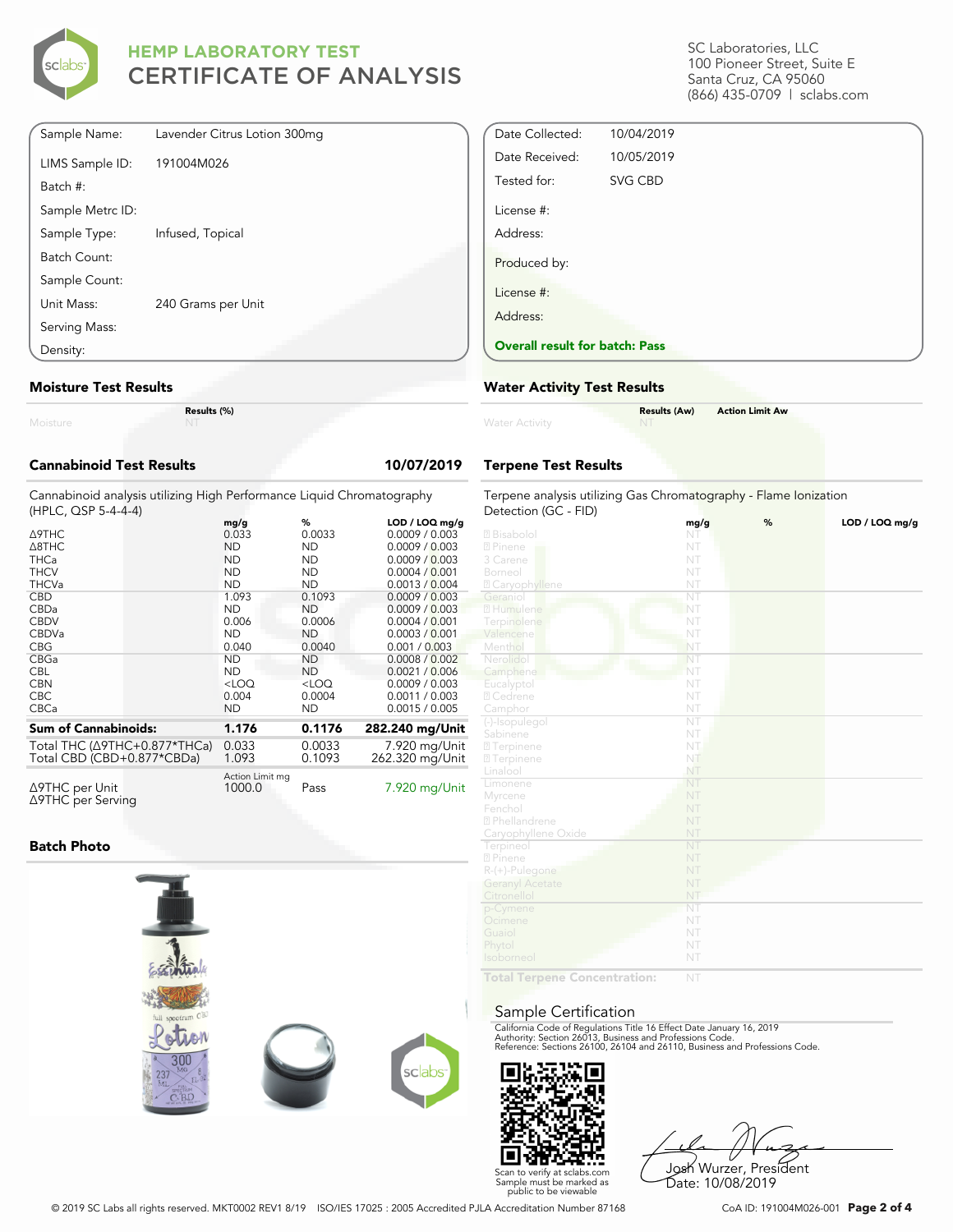

SC Laboratories, LLC 100 Pioneer Street, Suite E Santa Cruz, CA 95060 (866) 435-0709 | sclabs.com

| Sample Name:     | Lavender Citrus Lotion 300mg |
|------------------|------------------------------|
| LIMS Sample ID:  | 191004M026                   |
| Batch #:         |                              |
| Sample Metrc ID: |                              |
| Sample Type:     | Infused, Topical             |
| Batch Count:     |                              |
| Sample Count:    |                              |
| Unit Mass:       | 240 Grams per Unit           |
| Serving Mass:    |                              |
| Density:         |                              |

#### **Pesticide Test Results - Pass 10/06/2019**

Pesticide, Fungicide and plant growth regulator analysis utilizing HPLC-Mass Spectrometry

|                   |      | Results (µg/g) | Action Limit µg/g | Reporting Limit µg/g |
|-------------------|------|----------------|-------------------|----------------------|
| Abamectin         | Pass | <b>ND</b>      | 0.3               | 0.091                |
| Bifenazate        | Pass | <b>ND</b>      | 5.0               | 0.035                |
| Bifenthrin        | Pass | <b>ND</b>      | 0.5               | 0.038                |
| <b>Boscalid</b>   | Pass | <b>ND</b>      | 10.0              | 0.023                |
| Etoxazole         | Pass | <b>ND</b>      | 1.5               | 0.022                |
| Imidacloprid      | Pass | <b>ND</b>      | 3.0               | 0.050                |
| Myclobutanil      | Pass | <b>ND</b>      | 9.0               | 0.044                |
| Piperonylbutoxide | Pass | <b>ND</b>      | 8.0               | 0.020                |
| Pyrethrins        | Pass | <b>ND</b>      | 1.0               | 0.036                |
| Spinosad          | Pass | <b>ND</b>      | 3.0               | 0.031                |
| Spiromesifen      | Pass | <b>ND</b>      | 12.0              | 0.015                |
| Spirotetramat     | Pass | <b>ND</b>      | 13.0              | 0.042                |
|                   |      |                |                   |                      |

#### **Heavy Metal Test Results - Pass 10/07/2019**

Date Collected: 10/04/2019 Date Received: 10/05/2019 Tested for: SVG CBD

**Overall result for batch: Pass**

License #: Address:

Produced by: License #: Address:

Heavy metal analysis utilizing Inductively Coupled Plasma Mass Spectrometry (ICP-MS)

|         |      | Results (µq/q) | Action Limit µq/q | $LOD / LOQ \mu q/q$ |
|---------|------|----------------|-------------------|---------------------|
| Cadmium | Pass | <b>ND</b>      | 0.5               | 0.012 / 0.035       |
| Lead    | Pass | ND             | 0.5               | 0.031 / 0.095       |
| Arsenic | Pass | ND             | 1.5               | 0.013 / 0.039       |
| Mercury | Pass | ND             | 3.0               | 0.002 / 0.005       |

Sample Certification

California Code of Regulations Title 16 Effect Date January 16, 2019<br>Authority: Section 26013, Business and Professions Code.<br>Reference: Sections 26100, 26104 and 26110, Business and Professions Code.

Josh Wurzer, President Date: 10/08/2019

#### **Mycotoxin Test Results**

Mycotoxin analysis utilizing HPLC-Mass Spectrometry **Results (μg/kg) Action Limit μg/kg LOD / LOQ μg/kg**



© 2019 SC Labs all rights reserved. MKT0002 REV1 8/19 ISO/IES 17025 : 2005 Accredited PJLA Accreditation Number 87168 CoA ID: 191004M026-001 **Page 3 of 4**